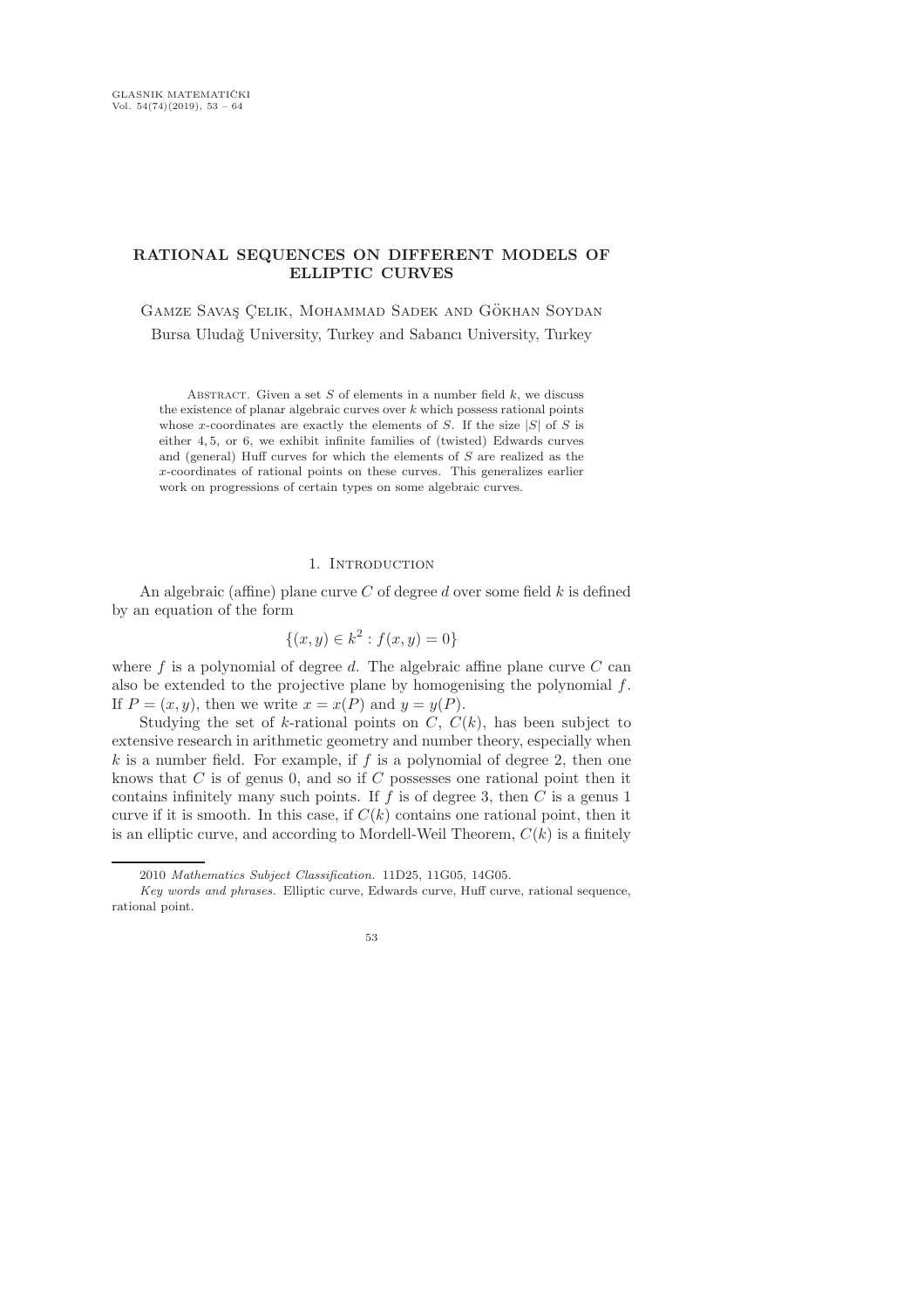generated abelian group. In particular,  $C(k)$  can be written as  $T \times \mathbb{Z}^r$  where T is the subgroup of points of finite order, and  $r \geq 0$  is the *rank* of C over k.

In enumerative geometry, one may pose the following question. Given a set of points  $S$  in  $k^2$ , how many algebraic plane curves  $C$  of degree  $d$  satisfy that  $S \subseteq C(k)$ ? It turns out that sometimes the answer is straightforward. For example, given 10 points in  $k^2$ , in order for a cubic curve to pass through these points, a system of 10 linear equations will be obtained by substituting the points of S in

$$
a_1x^3 + a_2x^2y + a_3x^2 + a_4xy^2 + a_5xy + a_6x + a_7y^3 + a_8y^2 + a_9y + a_{10} = 0
$$

and solving for  $a_1, \dots, a_{10}$ . Therefore, there exists a nontrivial solution to the system if the determinant of the corresponding matrix of coefficients is zero, hence a cubic curve through the points of S. Thus, one needs linear algebra to check the existence of algebraic curves of a certain degree through various specified points in  $k^2$ .

In this article, we address the following, relatively harder, question. Given  $S \subset k$ , are there algebraic curves C of degree d such that for every  $x \in S$ .  $x = x(P)$  for some  $P \in C(k)$ ? In other words, S constitutes the x-coordinates of a subset of  $C(k)$ . The latter question can be reformulated to involve ycoordinates instead of x-coordinates. It is obvious that linear algebra cannot be utilized to attack the problem as substituting with the x-values of  $S$  will not yield linear equations.

Given a set  $S = \{x_1, x_2, \dots, x_n\} \subset k$ , if  $(x_i, y_i)$ ,  $i = 1, \dots, n$ , are krational points on an algebraic curve  $C$ , then these rational points are said to be an S-sequence of length n. In what follows, we summarize the current state of knowledge for different types of S.

We first describe the state-of-art when the elements of  $S \subset \mathbb{Q}$  are chosen to form an *arithmetic progression*, Lee and Vélez  $([10])$  found infinitely many curves described by  $y^2 = x^3 + a$  containing S-sequences of length 4. Bremner ([2]) showed that there are infinitely many elliptic curves with S-sequences of length 7 and 8. Campbell ([5]) gave a different method to produce infinite families of elliptic curves with S-sequences of length 7 and 8. In addition, he described a method for obtaining infinite families of quartic elliptic curves with S-sequences of length 9, and gave an example of a quartic elliptic curve with an S-sequence of length 12. Ulas  $(17)$  first described a construction method for an infinite family of quartic elliptic curves on which there exists an S-sequence of length 10. Secondly he showed that there is an infinite family of quartics containing  $S$ -sequences of length 12. Macleod ([11]) showed that simplifying Ulas' approach may provide a few examples of quartics with Ssequences of length 14. Ulas ([18]) found an infinite family of genus two curves described by  $y^2 = f(x)$  where  $\deg(f(x)) = 5$  possessing *S*-sequences of length 11. Alvarado ([1]) showed the existence of an infinite family of such curves with S-sequences of length 12. Moody  $(12)$  found an infinite number of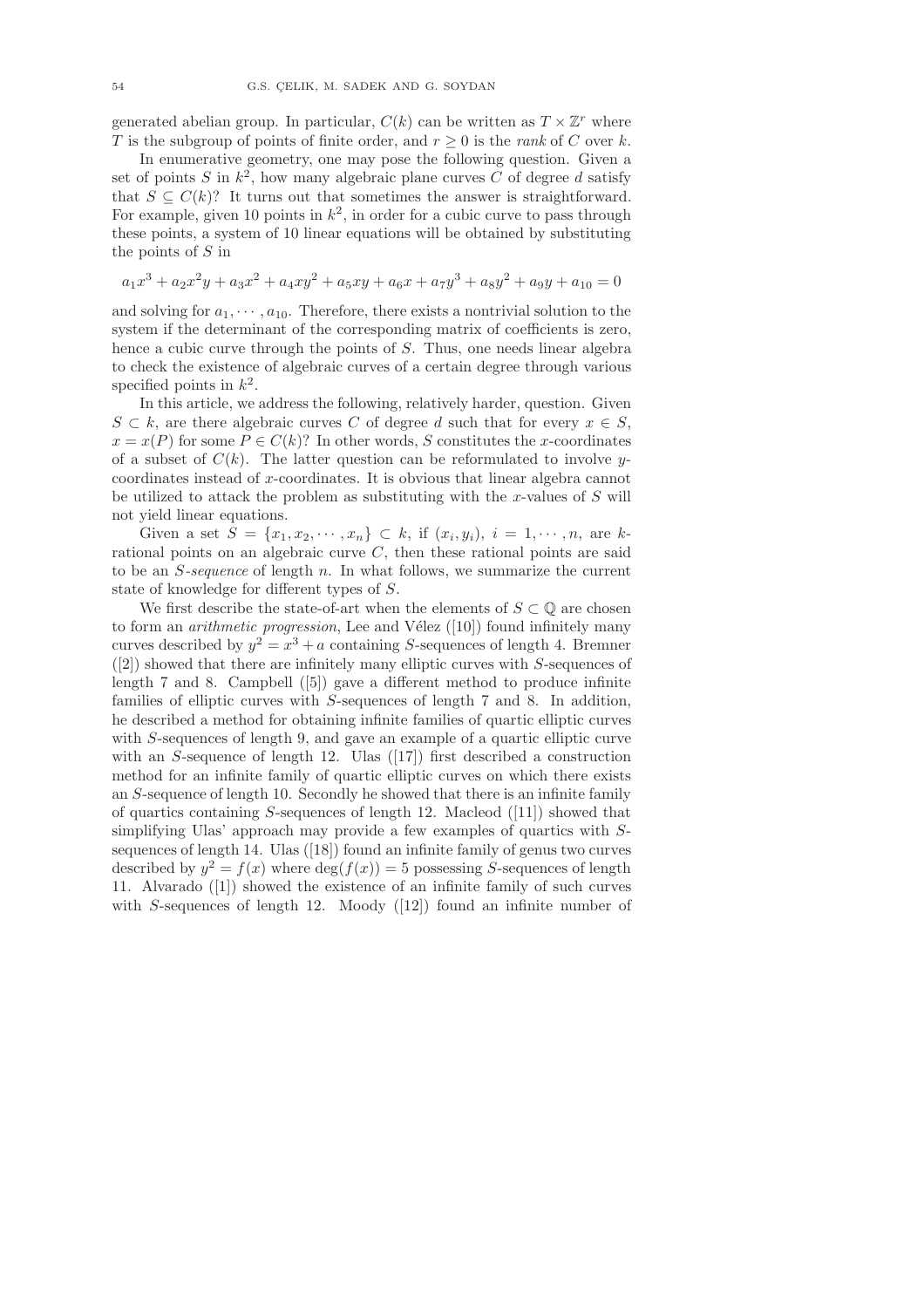Edwards curves with an S-sequence of length 9. He also asked whether any such curve will allow an extension to an S-sequence of length 11. Bremner ([3]) showed that such curves do not exist. Also, Moody ([14]) found an infinite number of Huff curves with S-sequences of length 9, and Choudhry ([6]) extended Moody's result to find several Huff curves with S-sequences of length 11.

Now we consider the case when the elements of S form a geometric progression, Bremner and Ulas ([4]) obtained an infinite family of elliptic curves with S-sequences of length 4, and they also pointed out infinitely many elliptic curves with S-sequences of length 5. Ciss and Moody  $(13)$  found infinite families of twisted Edwards curves with S-sequences of length 5 and Edwards curves with S-sequences of length 4. When the elements of  $S \subset \mathbb{Q}$  are consecutive squares, Kamel and Sadek ([9]) constructed infinitely many elliptic curves given by the equation  $y^2 = ax^3 + bx + c$  with S-sequences of length 5. When the elements of  $S \subset \mathbb{Q}$  are *consecutive cubes*, Celik and Soydan ([7]) found infinitely many elliptic curves of the form  $y^2 = ax^3 + bx + c$  with S-sequences of length 5.

In the present work, we consider the following families of elliptic curves due to the symmetry enjoyed by the equations defining them: (twisted) Edwards curves and (general) Huff curves. Given an arbitrary subset S of a number field  $k$ , we tackle the general question of the existence of infinitely many such curves with an S-sequence when there is no restriction on the elements of S. We provide explicit examples when the length of the S-sequence is 4, 5, or 6. This is achieved by studying the existence of rational points on certain quadratic and elliptic surfaces.

#### 2. EDWARDS CURVES WITH  $S$ -SEQUENCES OF LENGTH  $6$

Throughout this work, k will be a number field unless otherwise stated. An Edwards curve over k is defined by

(2.1) 
$$
E_d: x^2 + y^2 = 1 + dx^2y^2,
$$

where d is a non-zero element in k. It is clear that the points  $(x, y)$  $(-1, 0), (0, \pm 1), (1, 0) \in E_d(k)$ . We show that given any set

$$
S = \{s_{-1} = -1, s_0 = 0, s_1 = 1, s_2, s_3, s_4\} \subset k,
$$

 $s_i \neq s_j$  if  $i \neq j$ , there are infinitely many Edwards curves  $E_d$  that possess rational points whose x-coordinates are  $s_i$ ,  $-1 \leq i \leq 4$ , i.e., the set S is realized as x-coordinates in  $E_d(k)$ . In other words, there are infinitely many Edwards curves that possess an S-sequence.

We start with assuming that  $s_2$  is the x-coordinate of a point in  $E_d(k)$ , then one must have  $y^2 = \frac{s_2^2 - 1}{2}$  $\frac{s_2-1}{s_2^2d-1}$ , or  $s_2^2d-1 = (s_2^2-1)p^2$  for some  $p = 1/y \in k$ .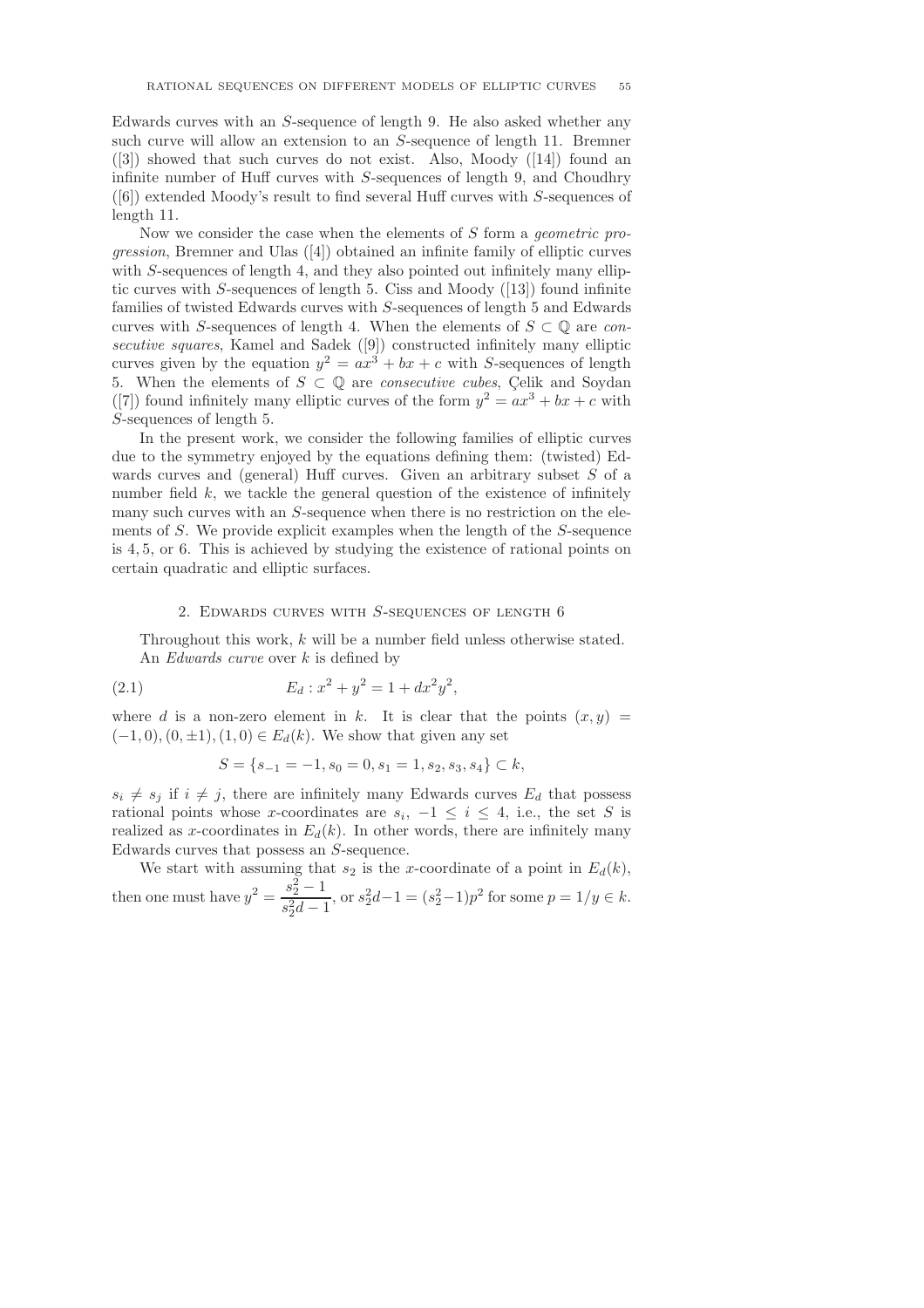Similarly, if  $s_3$  is the x-coordinate of a point in  $E_d(k)$ , then  $y^2 = \frac{s_3^2 - 1}{2}$  $\frac{c_3}{s_3^2d-1}$ , or  $s_3^2d - 1 = (s_3^2 - 1)q^2$ . So

$$
d = \frac{(s_2^2 - 1)p^2 + 1}{s_2^2} = \frac{(s_3^2 - 1)q^2 + 1}{s_3^2}.
$$

Thus we have the following quadratic curve

$$
s_3^2 [(s_2^2 - 1)p^2 + 1] - s_2^2 [(s_3^2 - 1)q^2 + 1] = 0
$$

on which we have the rational point  $(p, q) = (1, 1)$ . Parametrizing the rational points on the latter quadratic curve yields

$$
p = \frac{2ts_2^2 - t^2s_2^2 - s_3^2 + s_2^2s_3^2 - 2ts_2^2s_3^2 + t^2s_2^2s_3^2}{-t^2s_2^2 + s_3^2 - s_2^2s_3^2 + t^2s_2^2s_3^2},
$$
  
\n
$$
q = -\frac{(-1+s_2^2)s_3^2 - 2t(-1+s_2^2)s_3^2 + t^2s_2^2(-1+s_3^2)}{-(-1+s_2^2)s_3^2 + t^2s_2^2(-1+s_3^2)}.
$$

Therefore, fixing  $s_2$  and  $s_3$  in k, one sees that p and q lie in  $k(t)$ . Now we obtain the following result.

THEOREM 2.1. Let  $s_{-1} = -1$ ,  $s_0 = 0$ ,  $s_1 = 1$ ,  $s_2$ ,  $s_3$  and  $s_4$ ,  $s_i \neq s_j$  if  $i \neq j$ , be a sequence in  $\mathbb Z$  such that

$$
h(s_2, s_3) = -3 + 4s_3^2 + s_2^4s_3^4 + s_2^2(4 - 6s_3^2) \neq 0
$$

where either  $g_1(s_2, s_3)/h(s_2, s_3)^2$  or  $g_2(s_2, s_3)/h(s_2, s_3)^3$  are not integers,  $g_1$ and  $g_2$  are defined in  $(2.3)$ . There are infinitely many Edwards curves described by

$$
E_d: x^2 + y^2 = 1 + dx^2 y^2, \quad d \in \mathbb{Q}
$$

on which  $s_i$ ,  $-1 \leq i \leq 4$ , are the x-coordinates of rational points in  $E_d(\mathbb{Q})$ . In other words, there are infinitely many Edwards curves that possess an Ssequence where  $S = \{s_i : -1 \leq i \leq 4\}.$ 

PROOF. Substituting the value for p in  $d = \frac{(s_2^2 - 1)p^2 + 1}{2}$  $s_2^2$ yields that

$$
\begin{aligned} &(-t^2 s_2^2+s_3^2-s_2^2 s_3^2+t^2 s_2^2 s_3^2)^2 d \\ &=(s_3^4-2 s_2^2 s_3^4+s_2^4 s_3^4)+(4 s_3^2-8 s_2^2 s_3^2+4 s_2^4 s_3^2-4 s_3^4+8 s_2^2 s_3^4-4 s_2^4 s_3^4)t \\ &+(-4 s_2^2+4 s_2^4-4 s_3^2+14 s_2^2 s_3^2-10 s_2^4 s_3^2+4 s_3^4-10 s_2^2 s_3^4+6 s_2^4 s_3^4)t^2 \\ &+(4 s_2^2-4 s_2^4-8 s_2^2 s_3^2+8 s_2^4 s_3^2+4 s_2^2 s_3^4-4 s_2^4 s_3^4)t^3+(s_2^4-2 s_2^4 s_3^2+s_2^4 s_3^4)t^4. \end{aligned}
$$

Thus, for fixed values of  $s_2$  and  $s_3$ , we have  $d \in \mathbb{Q}(t)$ .

Now we show the existence of infinitely many values of  $t$  such that  $s_4$ is the x-coordinate of a rational point on  $E_d$ . In fact, we will show that t can be chosen to be the x-coordinate of a rational point on an elliptic curve with positive Mordell-Weil rank, hence the existence of infinitely many such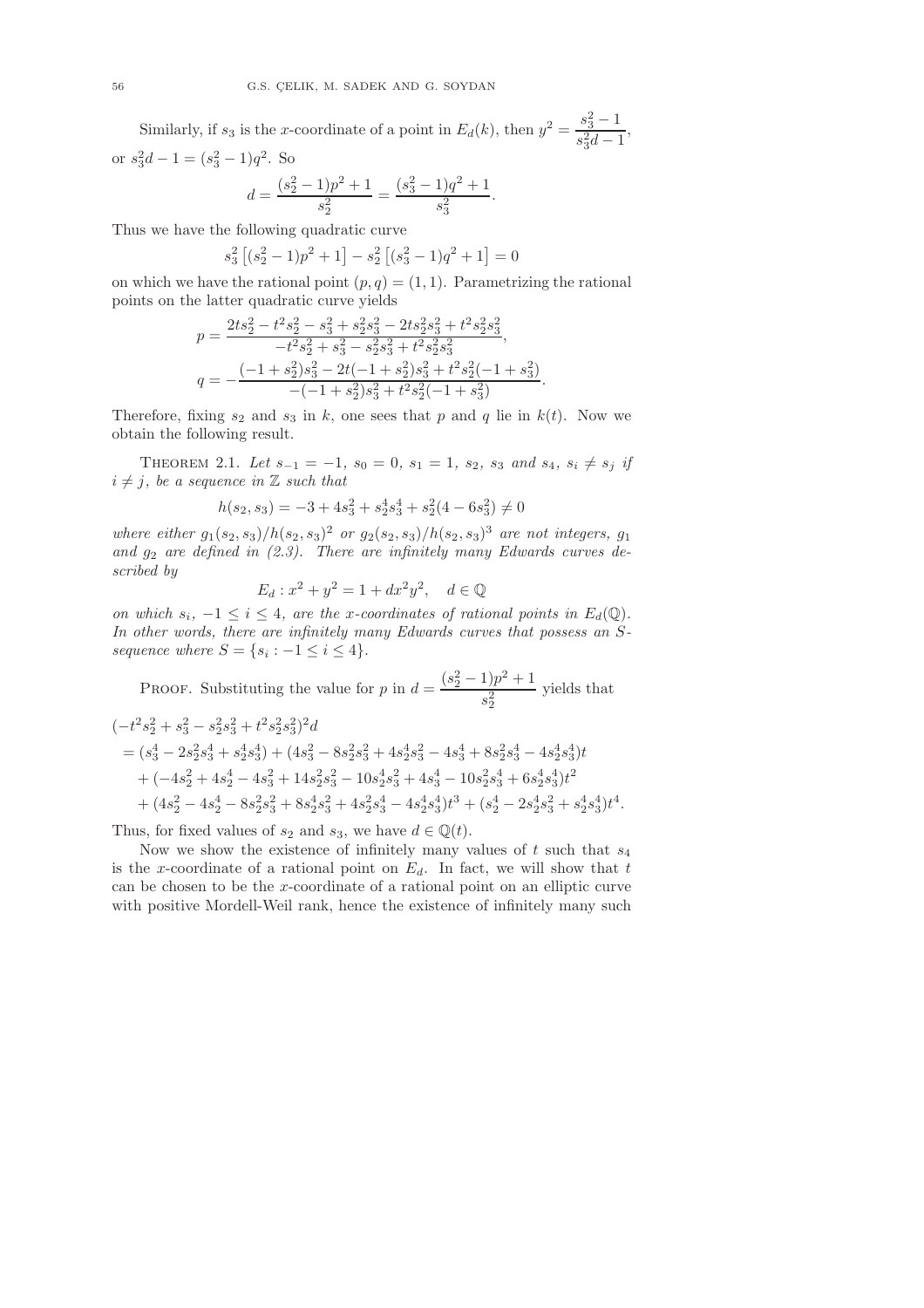possible values for t. Forcing  $(s_4, r)$  to be a point in  $E_d(\mathbb{Q})$  for some rational r yields that

(2.2) 
$$
r^2 = \frac{s_4^2 - 1}{s_4^2 d - 1} = (A_0 + A_1 t + A_2 t^2 + A_3 t^3 + A_4 t^4) / B(t)^2,
$$

where  $A_i \in \mathbb{Z}$  and  $B(t) = -t^2 s_2^2 + t^2 s_2^2 s_3^2 + s_3^2 - s_2^2 s_3^2$ . This implies that  $A_0 + A_1t + A_2t^2 + A_3t^3 + A_4t^4$  must be a rational square. This yields the elliptic curve  $C$  defined by

$$
z^2 = A_0 + A_1t + A_2t^2 + A_3t^3 + A_4t^4,
$$

with the following rational point

$$
(t, z) = (0, s_3^2(s_2^2 - 1)) .
$$

The latter elliptic curve is isomorphic to the elliptic curve described by the Weierstrass equation  $E_{I,J}: y^2 = x^3 - 27Ix - 27J$  where

$$
I = 12A_0A_4 - 3A_1A_3 + A_2^2
$$
  
\n
$$
J = 72A_0A_2A_4 + 9A_1A_2A_3 - 27A_1^2A_4 - 27A_0A_3^2 - 2A_2^3,
$$

see for example [16, §2]. The latter elliptic curve has the following rational point

$$
P = (-12(-1 + s22)(-1 + s32)(-3 + s22 + s32), -216(-1 + s22)2(-1 + s32)2).
$$

One notices that the coordinates of  $3P$  are rational functions. Indeed,

$$
(2.3) \quad 3P = \left(\frac{g_1(s_2, s_3)}{h(s_2, s_3)^2}, \frac{g_2(s_2, s_3)}{h(s_2, s_3)^3}\right), \qquad \text{where } g_1, g_2 \in \mathbb{Q}[s_2, s_3]
$$

and

$$
h(s_2, s_3) = -3 + 4s_3^2 + s_2^4s_3^4 + s_2^2(4 - 6s_3^2).
$$

Hence, as long as  $h(s_2, s_3) \neq 0$ , and  $g_1/h^2 \notin \mathbb{Z}$  or  $g_2/h^3 \notin \mathbb{Z}$ , one sees that 3P is a point of infinite order by virtue of Lutz-Nagell Theorem. Thus, P itself is a point of infinite order. It follows that  $E_{I,J}$  is of positive Mordell-Weil rank. Since C is isomorphic to  $E_{I,J}$ , it follows that C is also of positive Mordell-Weil rank. Therefore, there are infinitely many rational points  $(t, z) \in C(\mathbb{Q}),$ each giving rise to a value for  $d$ , by substituting in  $(2.2)$ , hence an Edwards curve  $E_d$  possessing the aforementioned rational points. That infinitely many of these curves are pairwise non-isomorphic over Q follows, for instance, from [8, Proposition 6.1].  $\Box$ 

## 3. Twisted Edwards curves with S-sequences of length 4

A Twisted Edwards curve over k is given by

(3.1) 
$$
E_{a,d}: ax^2 + y^2 = 1 + dx^2y^2,
$$

where a and d are nonzero elements in k. Note that the point  $(x, y) = (0, \pm 1) \in$  $E_{a,d}(k)$ . Given a set  $\{u_0 = 0, u_1, u_2, u_3\} \subset k$ ,  $u_i \neq u_j$  if  $i \neq j$ , we prove that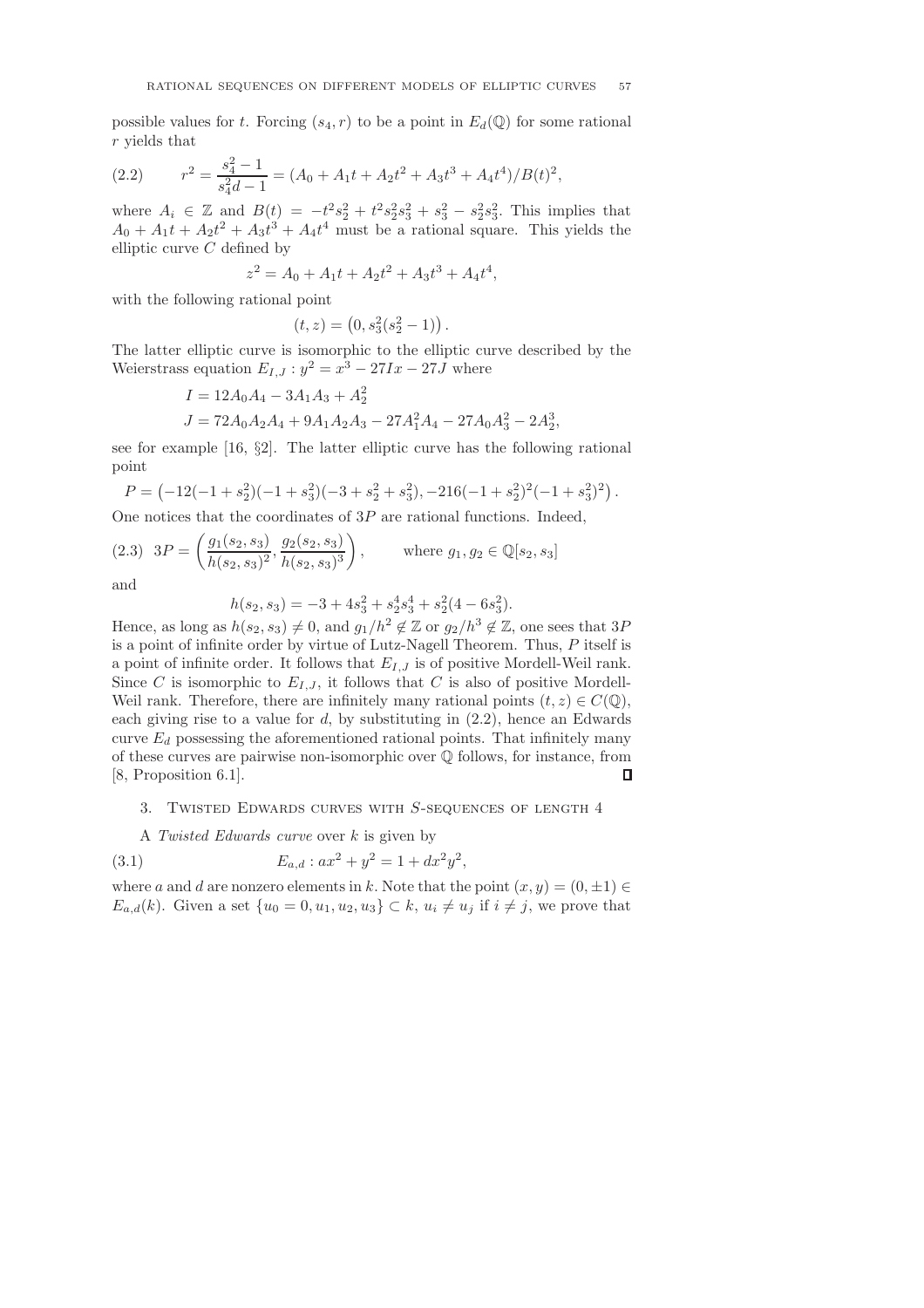there are infinitely many twisted Edwards curves  $E_{a,d}$  for which S is realized as the x-coordinates of rational points on  $E_{a,d}$ .

We begin by assuming that  $u_1$  is the x-coordinate of a point in  $E_{a,d}(k)$ , then one must get  $y^2 = \frac{au_1^2 - 1}{v_1^2 - 1}$  $u_{1}^{a}u_{1}^{1}$ , or  $u_{1}^{2}d-1 = (au_{1}^{2} - 1)i^{2}$  for some  $i \in k$ .

Now, if  $u_2$  is the x-coordinate of a point in  $E_{a,d}(k)$ , then  $y^2 = \frac{au_2^2 - 1}{a^2}$  $u_2^2d-1$ or  $u_2^2d - 1 = (au_2^2 - 1)j^2$ . So

$$
d = \frac{(au_1^2 - 1)i^2 + 1}{u_1^2} = \frac{(au_2^2 - 1)j^2 + 1}{u_2^2}
$$

.

Hence we obtain the following quadratic surface

$$
u_2^2 [(au_1^2 - 1)i^2 + 1] - u_1^2 [(au_2^2 - 1)j^2 + 1] = 0,
$$

on which we have the rational point  $(i, j) = (1, 1)$ . Solving the above quadratic surface gives the following

$$
i = \frac{-au_1^2u_2^2 + u_2^2 + 2tau_1^2u_2^2 - 2tu_1^2 - at^2u_1^2u_2^2 + u_1^2t^2}{au_1^2u_2^2 - u_2^2 - at^2u_1^2u_2^2 + u_1^2t^2},
$$
  
\n
$$
j = \frac{-2atu_1^2u_2^2 + 2tu_2^2 + at^2u_1^2u_2^2 - u_1^2t^2 + au_1^2u_2^2 - u_2^2}{au_1^2u_2^2 - u_2^2 - at^2u_1^2u_2^2 + u_1^2t^2}.
$$

Now we get the following result.

THEOREM 3.1. Let  $u_0 = 0$ ,  $u_1$ ,  $u_2$  and  $u_3$ ,  $u_i \neq u_j$  if  $i \neq j$ , be a sequence in  $\mathbb Z$  such that  $h(u_1, u_2) \neq 0$ , and either  $g_1(s_2, s_3)/h(s_2, s_3)^2$ or  $g_2(s_2, s_3)/h(s_2, s_3)^3$  are not integers, where  $h, g_1, g_2$  are defined in (3.3). There are infinitely many twisted Edwards curves described by

$$
E_{a,d}: ax^2 + y^2 = 1 + dx^2y^2, \quad d \in \mathbb{Q}, \ a \in \mathbb{Q}^\times \ \text{is arbitrary}
$$

on which  $u_i$ ,  $0 \le i \le 3$ , are the x-coordinates of rational points in  $E(\mathbb{Q})$ . In other words, there are infinitely many twisted Edwards curves that possess an  $S\text{-}sequence where  $S = \{u_i : 0 \leq i \leq 3\}$ .$ 

**PROOF.** Substituting the expression for i in  $d = \frac{(au_1^2 - 1)i^2 + 1}{2}$  $u_1^2$ gives that

$$
\begin{aligned} (au_1^2u_2^2-u_2^2-at^2u_1^2u_2^2+u_1^2t^2)^2d\\ &=(u_1^4a^3u_2^4-2u_1^4a^2u_2^2+u_1^4a)t^4+(-8au_1^2u_2^2+4u_1^2+4u_1^2a^2u_2^4-4u_1^4a\\ &-4u_1^4a^3u_2^4+8u_1^4a^2u_2^2)t^3+(-4u_1^2-10u_1^2a^2u_2^4+14au_1^2u_2^2+6u_1^4a^3u_2^4\\ &-4u_2^2-10u_1^4a^2u_2^2+4u_1^4a+4au_2^4)t^2+(4u_2^2+8u_1^2a^2u_2^4-8au_1^2u_2^2\\ &+4u_1^4a^2u_2^2-4au_2^4-4u_1^4a^3u_2^4)t+u_1^4a^3u_2^4-2u_1^2a^2u_2^4+au_2^4. \end{aligned}
$$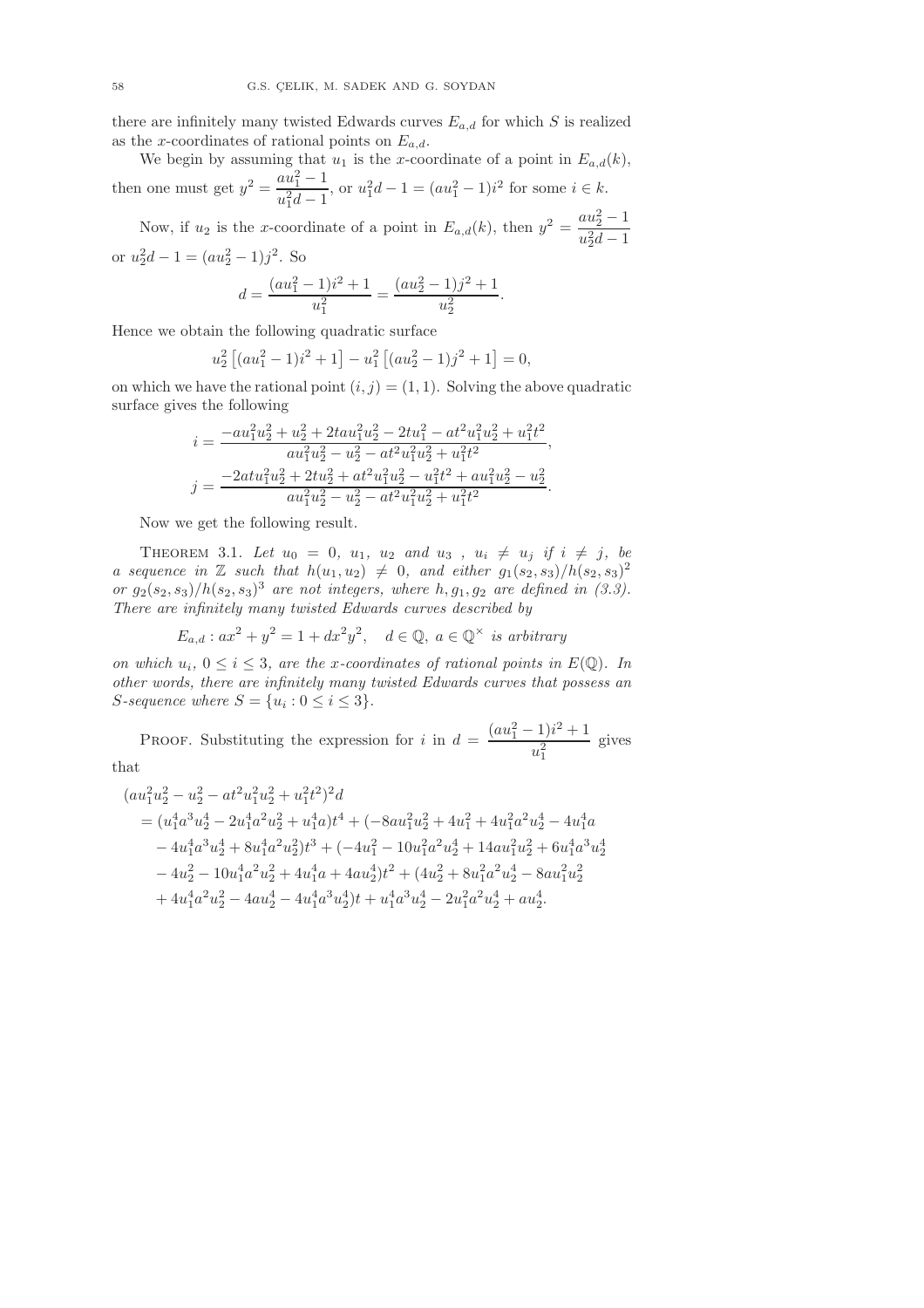Then, assuming  $(u_3, \ell) \in E(\mathbb{Q})$  yields

(3.2) 
$$
\ell^2 = \frac{au_3^2 - 1}{du_3^2 - 1} = (C_0 + C_1t + C_2t^2 + C_3t^3 + C_4t^4)/D(t)^2,
$$

where  $C_i \in \mathbb{Q}$  and  $D(t) = au_1^2u_2^2 - u_2^2 - at^2u_1^2u_2^2 + u_1^2t^2$ .

For the latter equation to be satisfied, one needs to find rational points on the elliptic curve  $C'$  defined by

$$
z^2 = C_0 + C_1t + C_2t^2 + C_3t^3 + C_4t^4
$$

that possesses the rational point

$$
(t,z) = (0, u_2^2(au_1^2 - 1)) .
$$

The latter elliptic curve is isomorphic to the elliptic curve described by the Weierstrass equation  $E_{I,J}: y^2 = x^3 - 27Ix - 27J$  where

$$
I = 12C_0C_4 - 3C_1C_3 + C_2^2,
$$
  
\n
$$
J = 72C_0C_2C_4 + 9C_1C_2C_3 - 27C_1^2C_4 - 27C_0C_3^2 - 2C_2^3,
$$

see for example [16, §2]. The latter elliptic curve has the following rational point

$$
Q = \left(-12(-1 + au_2^2)(-1 + au_1^2)(-3 + au_2^2 + u_1^2), -216(-1 + au_2^2)^2(-1 + au_1^2)^2\right).
$$

One notices that the coordinates of  $3Q$  are rational functions. In fact,

$$
3Q = \left(\frac{g_1(u_1, u_2)}{h(u_1, u_2)^2}, \frac{g_2(u_1, u_2)}{h(u_1, u_2)^3}\right), \quad \text{where } g_1, g_2 \in \mathbb{Q}[u_1, u_2]
$$

and

$$
h(u_1, u_2) = -27 - 72u_1^2 + 36u_1^4 + 18u_1^2u_2^2 - 12u_1^4u_2^2 - 18u_2^4 + 12u_1^2u_2^4
$$
  
\n
$$
+ u_1^4u_2^4 - 2u_1^2u_2^6 + u_2^8 + a(36u_1^2 - 12u_1^4 - 24u_1^2(-3 + u_1^2)
$$
  
\n
$$
+ 36u_2^2 + 72u_1^2u_2^2 - 24u_1^4u_2^2 - 12u_1^2u_2^4 + 4u_1^4u_2^4
$$
  
\n
$$
- 4(-3 + u_1^2)u_2^6) + a^2(-144u_1^2u_2^2 + 36u_1^4u_2^2 + 18u_2^4
$$
  
\n
$$
- 36u_1^2u_2^4 + 4u_1^4u_2^4 + 2u_1^2u_2^6 - 2u_2^8) + a^3(36u_1^2u_2^4 + 4(-3 + u_1^2)u_2^6) + a^4u_2^8.
$$

Therefore, as long as  $h(u_1, u_2) \neq 0$  and  $g_1/h^2 \notin \mathbb{Z}$  or  $g_2/h^3 \notin \mathbb{Z}$ , one sees that  $E_{I,J}$  is of positive Mordell-Weil rank where the point Q is of infinite order. Since C' is isomorphic to  $E_{I,J}$ , it follows that C' is also of positive Mordell-Weil rank. Hence, there are infinitely many rational points  $(t, z) \in$  $C'(\mathbb{Q})$ , each giving rise to a value for d, by substituting in  $(3.2)$ , therefore a twisted Edwards curve  $E_{a,d}$  possessing the aforementioned rational points. That infinitely many of these curves are pairwise non-isomorphic over Q again follows from [8, Proposition 6.1]. $\Box$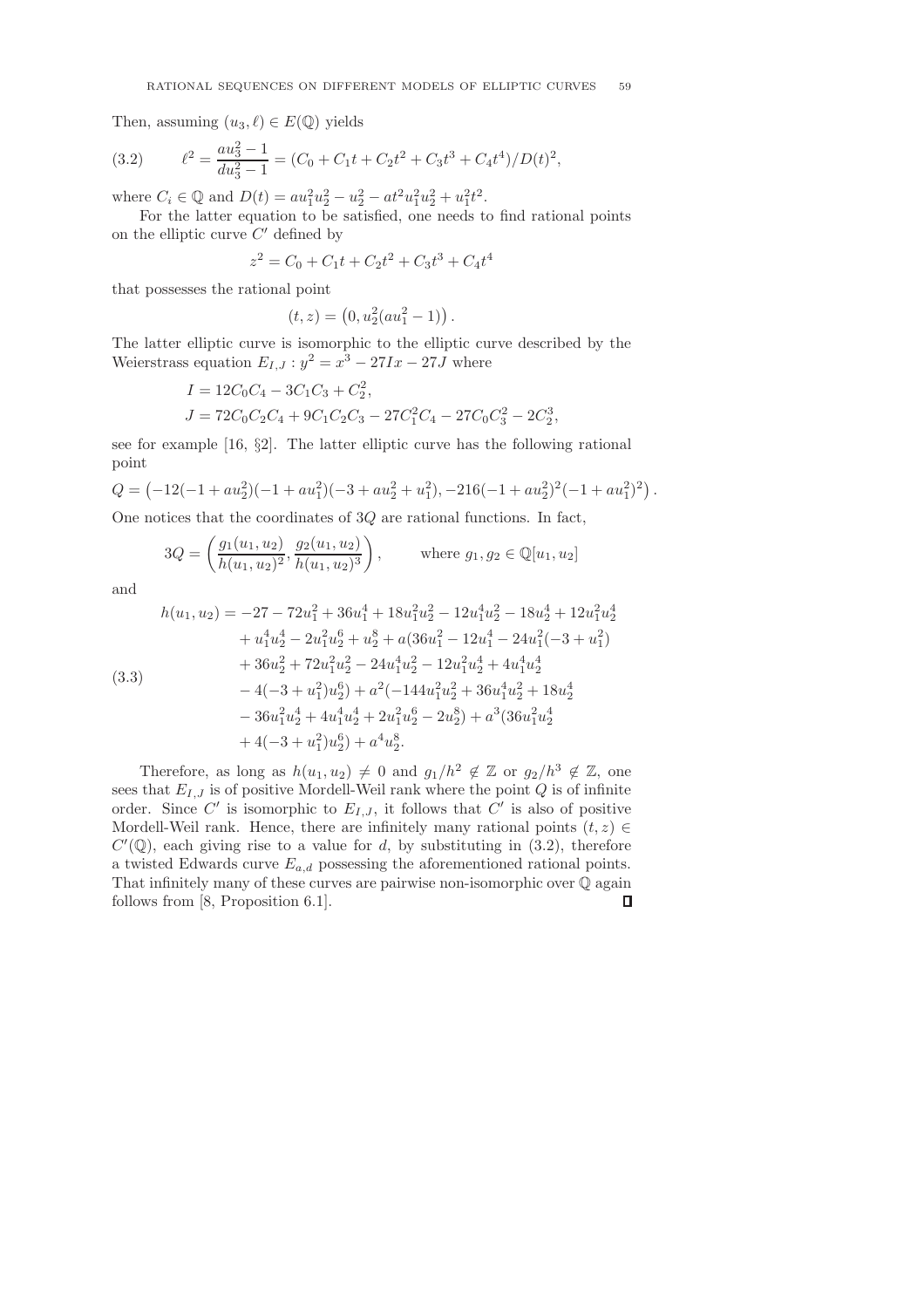REMARK 3.2. Since  $(0, -1)$ ,  $(0, 1)$  are rational points on any twisted Edwards curve, one can show that if  $u_{-1} = -1$ ,  $u_1 = 1$ ,  $u_2$ ,  $u_3$  and  $u_4$ ,  $u_i \neq u_j$  if  $i \neq j$ , is a sequence in Z, there are infinitely many Edwards curves on which  $u_i, i \in \{-1, 1, 2, 3, 4\}$ , are the y-coordinates of rational points in  $E_{a,d}(\mathbb{Q})$ .

### 4. HUFF CURVES WITH  $S$ -SEQUENCES OF LENGTH  $5$

A *Huff curve* over a number field  $k$  is defined by

(4.1) 
$$
H_{a,b}: ax(y^2 - 1) = by(x^2 - 1),
$$

with  $a^2 \neq b^2$ . Note that the points  $(x, y) = (-1, \pm 1), (0, 0), (1, \pm 1)$  are in  $H_{a,b}(k)$ . We prove that given  $s_{-1} = -1$ ,  $s_0 = 0$ ,  $s_1 = 1$ ,  $s_2$ ,  $s_3 \in k$ ,  $s_i \neq s_j$ if  $i \neq j$ , there are infinitely many Huff curves on which these numbers are realized as the x-coordinates of rational points.

Assuming  $(s_2, p)$  and  $(s_3, q)$  are two points on  $H_{a,b}$  yields

(4.2) 
$$
as_2(p^2 - 1) = bp(s_2^2 - 1),
$$

and

(4.3) 
$$
as_3(q^2 - 1) = bq(s_3^2 - 1),
$$

respectively. Using  $(4.2)$  and  $(4.3)$ , one obtains

$$
\frac{s_2(p^2-1)}{s_3(q^2-1)} = \frac{p(s_2^2-1)}{q(s_3^2-1)},
$$

therefore, one needs to consider the curve

$$
C': Apq^2 - Ap - Bqp^2 + Bq = 0,
$$

where  $A = s_3 s_2^2 - s_2$  and  $B = s_2 s_3^2 - s_2$ . Dividing both sides of the above equality by  $q^3$  gives

$$
A\frac{p}{q} - A\frac{p}{q}\frac{1}{q^2} - B(\frac{p}{q})^2 + B\frac{1}{q^2} = 0.
$$

Substituting  $x = \frac{p}{q}$  and  $y = \frac{1}{q^2}$  in the above equation yields the following quadratic curve

$$
Ax - Axy - Bx^2 + By = 0,
$$

on which we have the rational point  $(x, y) = (1, 1)$ . Parametrizing the rational points on the latter quadratic curve gives

(4.4) 
$$
x = \frac{Bt - B}{At + B},
$$

(4.5) 
$$
y = \frac{At(1-t) + B(1-t)^2}{At+B}.
$$

Now we have the following result.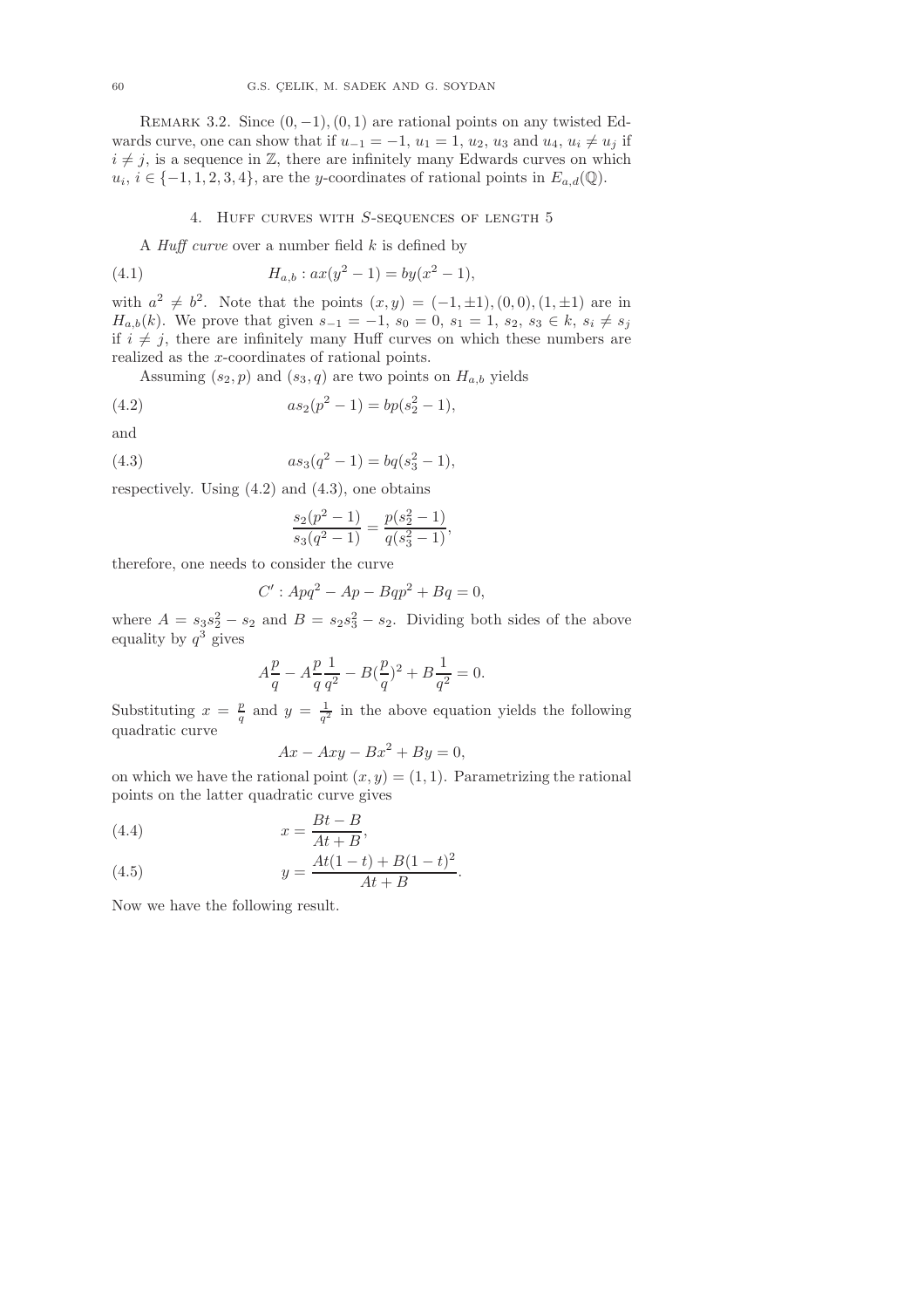THEOREM 4.1. Let  $s_{-1} = -1$ ,  $s_0 = 0$ ,  $s_1 = 1$ ,  $s_2$ ,  $s_3$ ,  $s_m \neq s_n$  if  $m \neq n$ , be a sequence in Z such that

$$
h = -4 + A^2 - 3AB + B^2 \neq 0
$$

where A and B are defined as above, and either  $g_1/h^2$  or  $g_2/h^3$  are not integers, where  $g_1, g_2$  are defined in (4.6). There are infinitely many Huff curves described by

$$
H_{a,b}: ax(y^2 - 1) = by(x^2 - 1), \qquad a, b \in \mathbb{Q}, \quad a^2 \neq b^2
$$

on which  $s_m$ ,  $-1 \leq m \leq 3$ , are the x-coordinates of rational points in  $H_{a,b}(\mathbb{Q})$ . In other words, there are infinitely many Huff curves that possess an S-sequence where  $S = \{s_i : -1 \leq i \leq 3\}.$ 

PROOF. Using the equalities  $(4.4)$  and  $(4.5)$ , we obtain the following

$$
p^{2} = \frac{x^{2}}{y} = \frac{B^{2}(-1+t)}{(B(-1+t) - At)(B+At)},
$$

$$
q^{2} = \frac{1}{y} = \frac{(B+At)}{(-1+t)(B(-1+t) - At)}.
$$

In both cases we need  $(B + At)(-1 + t)(B(-1 + t) - At)$  to be a square or in other words we need  $t$  to be the x-coordinate of a rational point on the elliptic curve  $C''$  defined by

$$
z^{2} = (At + B)(t - 1)(t(B - A) - B),
$$

with the following k-rational point  $(t, z) = (0, B)$ . The latter curve can be described by the following equation

$$
Y^{2} = X^{3} + ((B - A)^{2} - AB)X^{2} - 2AB(B - A)^{2}X + A^{2}B^{2}(B - A)^{2},
$$

where  $A(B - A)t = X$  and  $A(B - A)z = Y$ . This curve has the rational point

$$
R = (X, Y) = (0, AB(B - A)).
$$

Observing that

(4.6) 
$$
3R = \left(\frac{g_1(A, B)}{h(A, B)^2}, \frac{g_2(A, B)}{h(A, B)^3}\right)
$$

where  $h(A, B) = -4 + A^2 - 3AB + B^2$ , one concludes as in the proof of Theorem 2.1. п

### 5. General Huff curves with S-sequences of length 4

A *general Huff curve* over a number field  $k$  is defined by

(5.1) 
$$
G_{a,b}: x(ay^2 - 1) = y(bx^2 - 1),
$$

where  $a, b \in k$  and  $ab(a - b) \neq 0$ . It is clear that the point  $(x, y) = (0, 0) \in$  $G_{a,b}(k)$ . We show that given  $u_0 = 0, u_1, u_2, u_3$  in  $k, u_i \neq u_j$  if  $i \neq j$ , there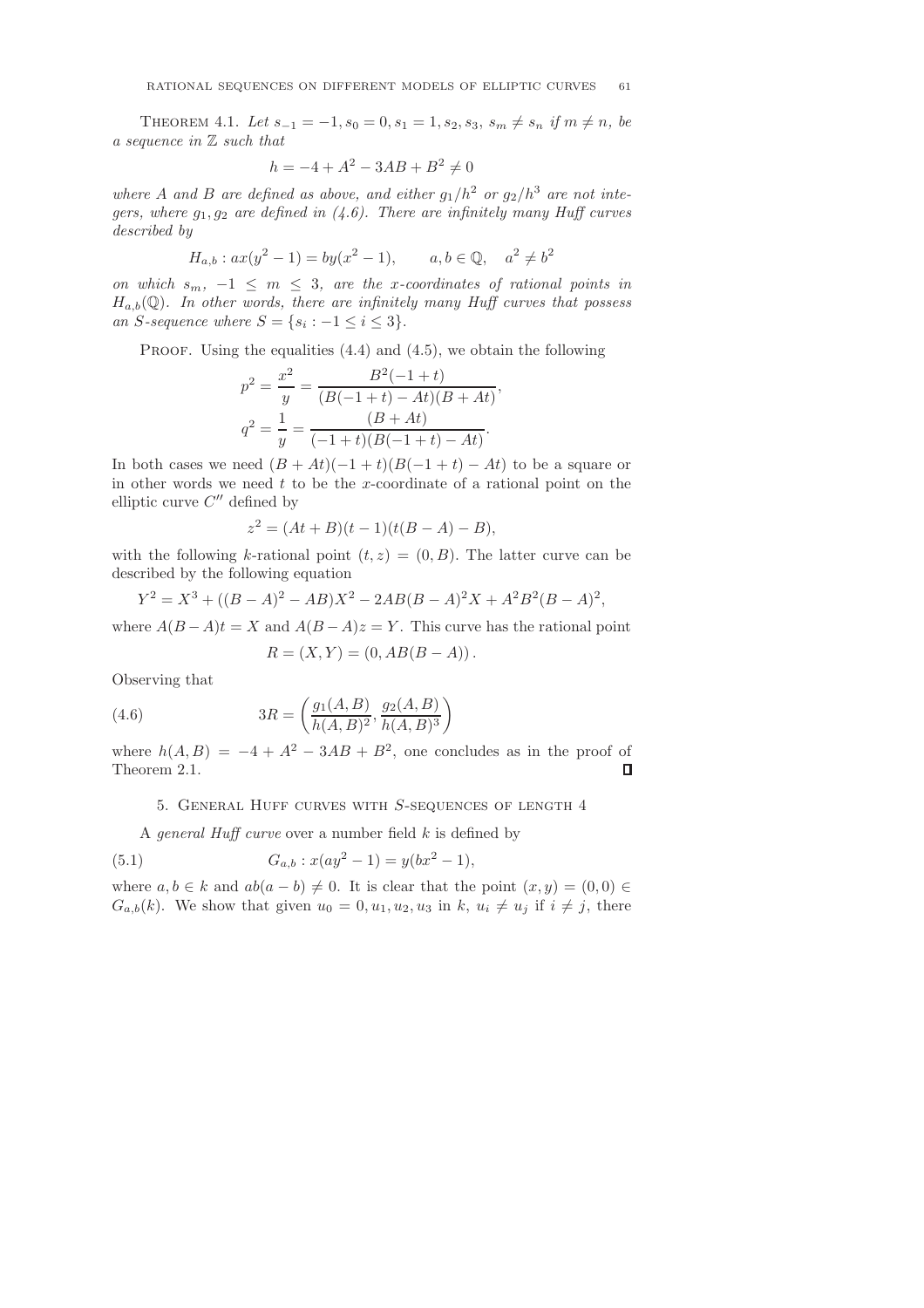are infinitely many general Huff curves over which these points are realized as the x-coordinates of rational points.

We start by assuming that if  $u_1$  is the x-coordinates of a point in  $G_{a,b}(k)$ , then one must have  $\frac{ay^2-1}{y} = \frac{bu_1^2-1}{u_1}$  $\frac{2}{u_1} - 1$  or  $\frac{a - i^2}{i}$  $\frac{-i^2}{i} = \frac{bu_1^2 - 1}{u_1}$  $\frac{1}{u_1}$  for some  $i \in k$ . Similarly, if  $u_2$  is the x-coordinate of a point in  $G_{a,b}$ , then  $\frac{ay^2-1}{y}$  =  $bu_2^2-1$  $rac{2}{u_2} - 1$  or  $rac{a - j^2}{j}$  $\frac{(-j)^2}{j} = \frac{bu_2^2 - 1}{u_2}$  $\frac{2}{u_2}$  for some  $j \in k$ . Thus, one obtains

$$
a = \frac{(bu_1^2 - 1)i + u_1i^2}{u_1} = \frac{(bu_2^2 - 1)j + u_2j^2}{u_2},
$$

which gives the following quadratic curve

$$
S: Ai2 + Bj2 + Ciz + Djz = 0,
$$

where  $A = -u_1u_2$ ,  $B = u_1u_2$ ,  $C = -u_1^2u_2b + u_2$ ,  $D = bu_1u_2^2 - u_1$ . Then consider the line

$$
mP + nQ = (np : nq : m + nr)
$$

connecting the rational points  $P = (i : j : z) = (0 : 0 : 1)$  and  $Q = (p : q : r)$ lying on  $S \subset \mathbb{P}^2$ . The intersection of S and  $mP + nQ$  yields the quadratic equation

$$
n^2(Ap^2 + Bq^2 + Cpr + Dqr) + mn(Cp + Dq) = 0.
$$

Using  $P$  and  $Q$  lying on  $S$ , one solves this quadratic equation and obtains formulae for the solution  $(i : j : z)$  with the following parametrization:

$$
i = np = Cp2 + Dpq,
$$
  
\n
$$
j = nq = Cpq + Dq2,
$$
  
\n
$$
z = m + nr = -Ap2 - Bq2.
$$

Now we obtain the following result.

THEOREM 5.1. Let  $u_0 = 0$ ,  $u_1$ ,  $u_2$  and  $u_3$ ,  $u_i \neq u_j$  if  $i \neq j$ , be a sequence in k. There are infinitely many general Huff curves described by

$$
G_{a,b}: x(ay^2 - 1) = y(bx^2 - 1), \qquad a, b \in k, \quad ab(a - b) \neq 0.
$$

on which  $u_i$ ,  $0 \le i \le 3$ , are the x-coordinates of rational points in  $G_{a,b}(k)$ . In other words, there are infinitely many general Huff curves that possess an  $S\text{-}sequence where  $S = \{u_i : 0 \leq i \leq 3\}$ .$ 

PROOF. Substituting the value for *i* in 
$$
a = \frac{(bu_1^2 - 1)i + u_1i^2}{u_1}
$$
 yields that  
\n
$$
a = u_2^2 (bu_1^2 - 1)^2 p^4 - 2 u_1 u_2 (bu_2^2 - 1) (bu_1^2 - 1) p^3 q + u_1^2 (bu_2^2 - 1)^2 p^2 q^2 - \frac{u_2 (bu_1^2 - 1)^2}{u_1} p^2 + (bu_2^2 - 1) (bu_1^2 - 1) pq.
$$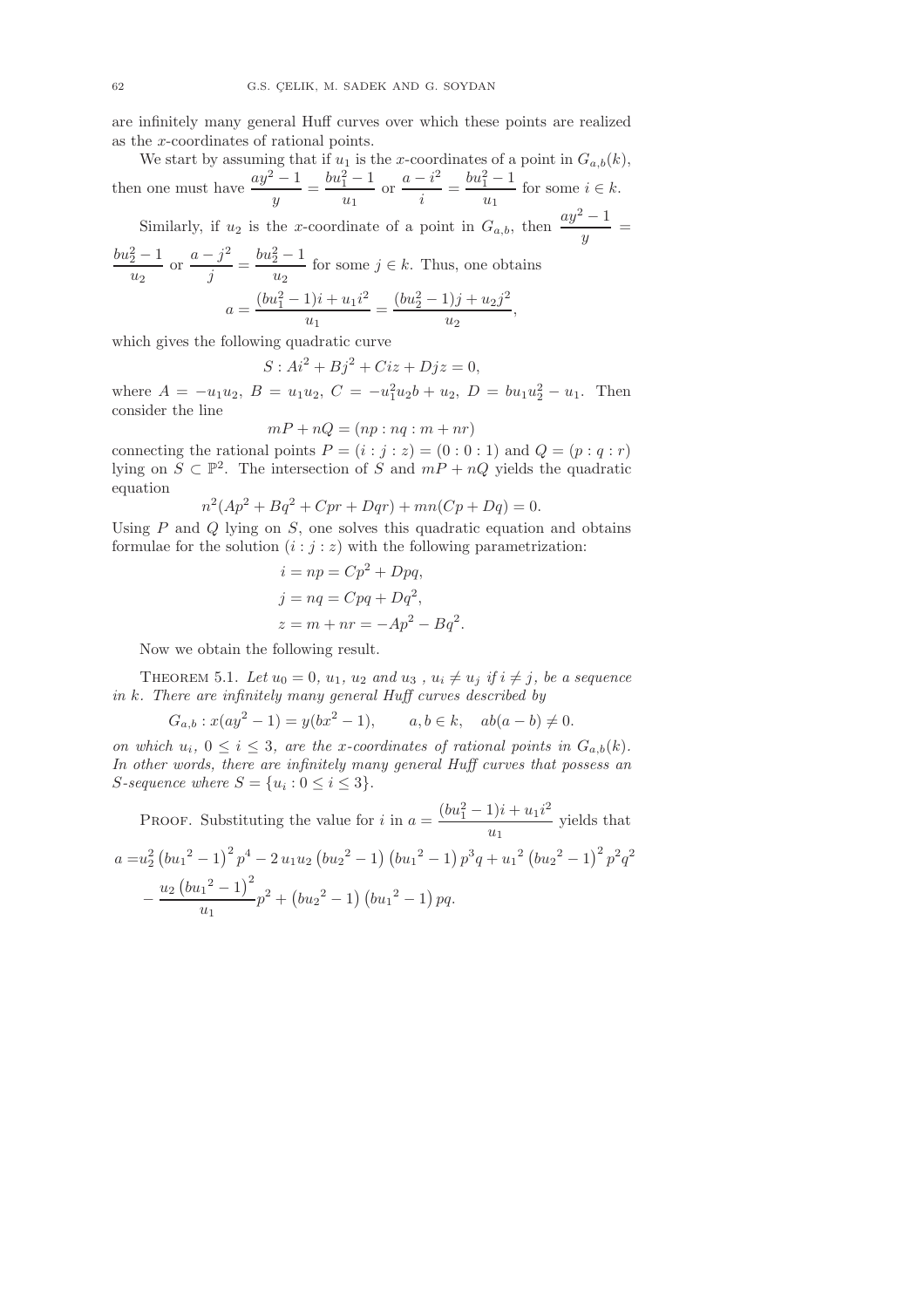Now we assume that  $(u_3, \ell) \in G_{a,b}(k)$ . This yields that

$$
pu_3 (bp^2u_1^3u_2 - bpqu_1^2u_2^2 - p^2u_1u_2 + pqu_1^2 - bu_1^2 + 1)
$$
  
\n
$$
(bpu_1^2u_2 - bqu_1u_2^2 - pu_2 + qu_1) \ell^2 - u_1 (bu_3^2 - 1) \ell - u_1u_3 = 0.
$$

This can be rewritten as

$$
Z^{2}(b^{2}p^{4}u_{1}^{5}u_{2}^{2}u_{3} - 2bp^{4}u_{1}^{3}u_{2}^{2}u_{3} - b^{2}p^{2}u_{1}^{4}u_{2}u_{3} + p^{4}u_{1}u_{2}^{2}u_{3} + 2bp^{2}u_{1}^{2}u_{2}u_{3}
$$
  
\n
$$
-p^{2}u_{2}u_{3}) + qZ(-2b^{2}p^{3}u_{1}^{4}u_{2}^{3}u_{3} + 2bp^{3}u_{1}^{4}u_{2}u_{3} + 2bp^{3}u_{1}^{2}u_{2}^{3}u_{3} + b^{2}pu_{1}^{3}u_{2}^{2}u_{3}
$$
  
\n
$$
-2p^{3}u_{1}^{2}u_{2}u_{3} - bpu_{1}^{3}u_{3} - bpu_{1}u_{2}^{2}u_{3} + pu_{1}u_{3}) + q^{2}p^{2}u_{1}^{3}u_{3}(bu_{2}^{2} - 1)^{2}
$$
  
\n
$$
-TZu_{1}(bu_{3}^{2} - 1) - T^{2}u_{1}u_{3} = 0,
$$

where  $T = 1/\ell$ . One sees that the rational point  $P = (q : T : Z) = (1 : 0 :$  $u_1(-1+bu_2^2)/pu_2(-1+bu_1^2)$ ) lies on the quadratic curve above, hence we may parametrize the rational points on the quadratic curve above. This is obtained by considering the intersection of the line  $dP + eQ$  where  $Q = (q_1 : q_2 : q_3)$  is a point on the quadratic curve. In fact, this yields that

$$
d = pu_2(bu_1^2 - 1)(q_3^2b^2p^4u_1^5u_2^2u_3 - 2q_3^2bp^4u_1^3u_2^2u_3
$$
  
\n
$$
- q_3^2b^2p^2u_1^4u_2u_3 + q_3^2p^4u_1u_2^2u_3 + 2q_3^2bp^2u_1^2u_2u_3
$$
  
\n
$$
- q_3^2p^2u_2u_3 - u_1q_2q_3bu_3^2 + u_1q_2q_3 + p^2u_1^3u_3q_1^2b^2u_2^4
$$
  
\n
$$
- 2p^2u_1^3u_3q_1^2bu_2^2 + p^2u_1^3u_3q_1^2 - 2q_1q_3b^2p^3u_1^4u_2^3u_3
$$
  
\n
$$
+ 2q_1q_3bp^3u_1^4u_2u_3 + 2q_1q_3bp^3u_1^2u_2^3u_3 + q_1q_3b^2pu_1^3u_2^2u_3
$$
  
\n
$$
- 2q_1q_3p^3u_1^2u_2u_3 - q_1q_3bpu_1^3u_3 - q_1q_3bpu_1u_2^2u_3 + q_1q_3pu_1u_3
$$
  
\n
$$
- u_1u_3q_2^2),
$$
  
\n
$$
e = u_1(bu_2^2 - 1)(-pu_1^3u_3q_1b^2u_2^2 + p^2u_3q_3u_2b^2u_1^4 + pu_1u_3q_1bu_2^2
$$
  
\n
$$
- 2p^2u_3q_3u_2bu_1^2 + pu_1^3u_3q_1b + u_1q_2bu_3^2 + p^2u_3q_3u_2 - u_1q_2 - pu_1u_3q_1).
$$

Acknowledgements.

We would like to thank the referees for carefully reading our manuscript and for giving such constructive comments which substantially helped improving the presentation of the paper.

 $\Box$ 

#### **REFERENCES**

- [1] A. Alvarado, An arithmetic progression on quintic curves, J. Integer Seq. 12 (2009), Article 09.7.3., 6 pp.
- [2] A. Bremner, On arithmetic progressions on elliptic curves, Experiment Math. 8, (1999), 409–413.
- [3] A. Bremner, Arithmetic progressions on Edwards curves, J. Integer Seq. 16 (2013), Article 13.8.5., 5 pp.